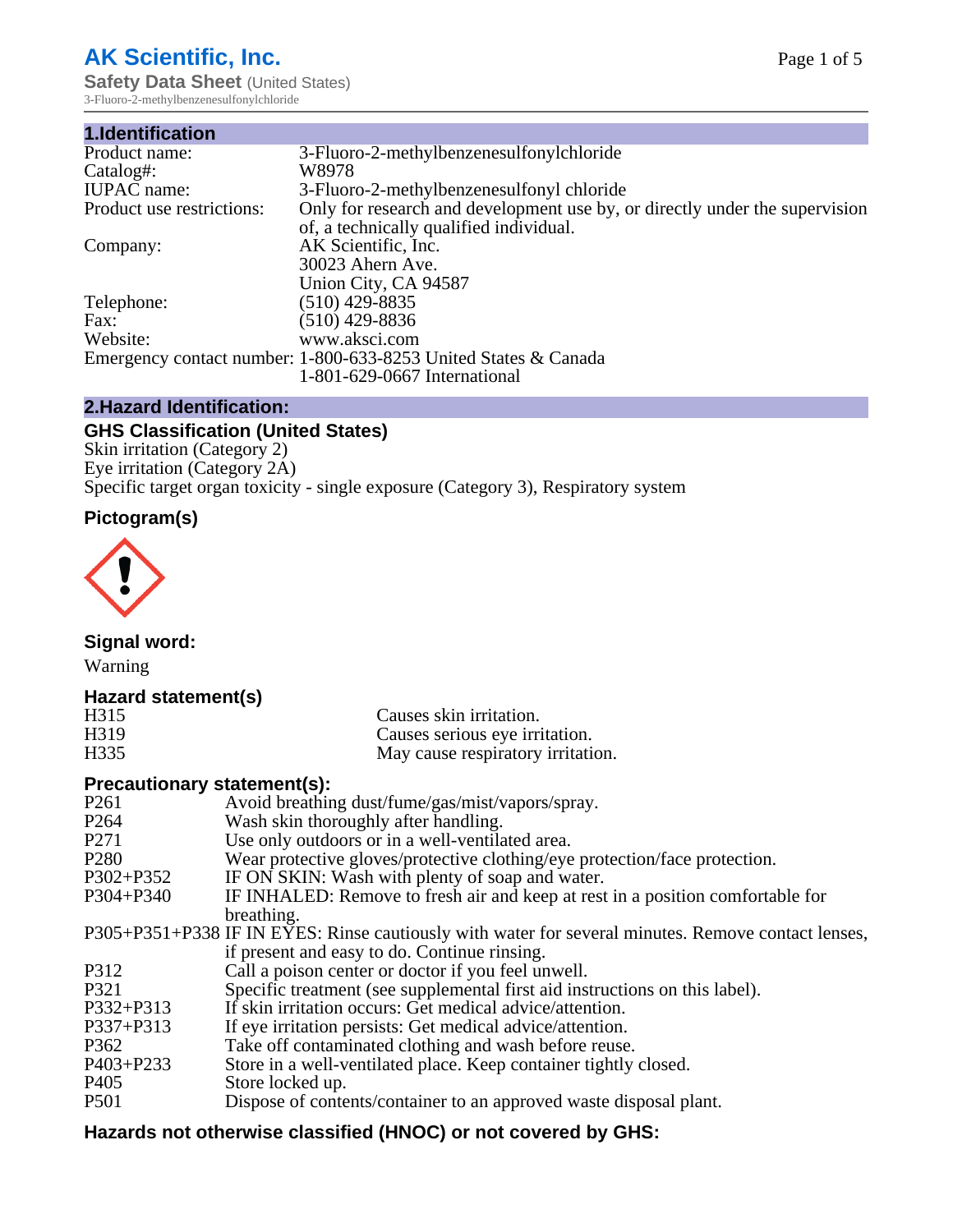#### None

#### **3.Composition/Information on Ingredients**

Purity:<br>EC:

Synonyms: Not available. CAS#: 875166-92-0<br>Purity: 97% 97% Not available.

## **4. First Aid Measures**

**General Information:** Immediately remove any clothing contaminated by the product. Move out of dangerous area. Consult a physician and show this safety data sheet.

**Inhalation:** Move person to fresh air. If not breathing, give artificial respiration. If breathing is difficult, give oxygen. Obtain medical aid.

**Skin contact:** Immediately flush skin with running water for at least 15 minutes while removing contaminated clothing and shoes. Wash clothing before reuse. Obtain medical aid immediately. **Eye contact:** Immediately flush open eyes with running water for at least 15 minutes. Obtain medical aid immediately.

**Ingestion:** Do NOT induce vomiting without medical advice. Rinse mouth with water. Never administer anything by mouth to an unconscious person. Obtain medical aid immediately.

**Most important symptoms and effects, both acute and delayed:** No further information available. Please see sections 2 and 11.

**Indication of any immediate medical attention and special treatment needed:** No further information available.

## **5. Fire Fighting Measures**

**Suitable extinguishing media:** Use water spray, dry chemical, carbon dioxide, or chemical foam. **Specific hazards arising from the chemical:** Carbon oxides, Hydrogen chloride, Hydrogen fluoride, Sulfur oxides.

**Advice for firefighters:** As in any fire, wear a NIOSH-approved or equivalent, pressure-demand, self-contained breathing apparatus and full protective gear. During a fire, irritating and highly toxic gases may be generated by thermal decomposition or combustion.

## **6. Accidental Release Measures**

**Personal precautions, protective equipment and emergency procedures:** Wear protective equipment and keep unprotected personnel away. Ensure adequate ventilation. Remove all sources of ignition. Prevent further leak or spill if safe to do so. For personal protective equipment, please refer to section 8.

**Environmental precautions:** Do not let product enter drains, other waterways, or soil.

**Methods and materials for containment and cleaning up:** Prevent further leak or spill if safe to do so. Vacuum, sweep up, or absorb with inert material and place into a suitable disposal container. Consult local regulations for disposal. See section 13 for further disposal information.

## **7. Handling and Storage**

**Precautions for safe handling:** Avoid contact with skin, eyes, and personal clothing. Wash hands thoroughly after handling. Avoid breathing fumes. Use only with adequate ventilation. Wear suitable protective clothing, gloves, and eye/face protection. Keep away from sources of ignition. Minimize dust generation and accumulation. Keep container tightly closed. Open and handle container with care. Do not eat, drink, or smoke while handling.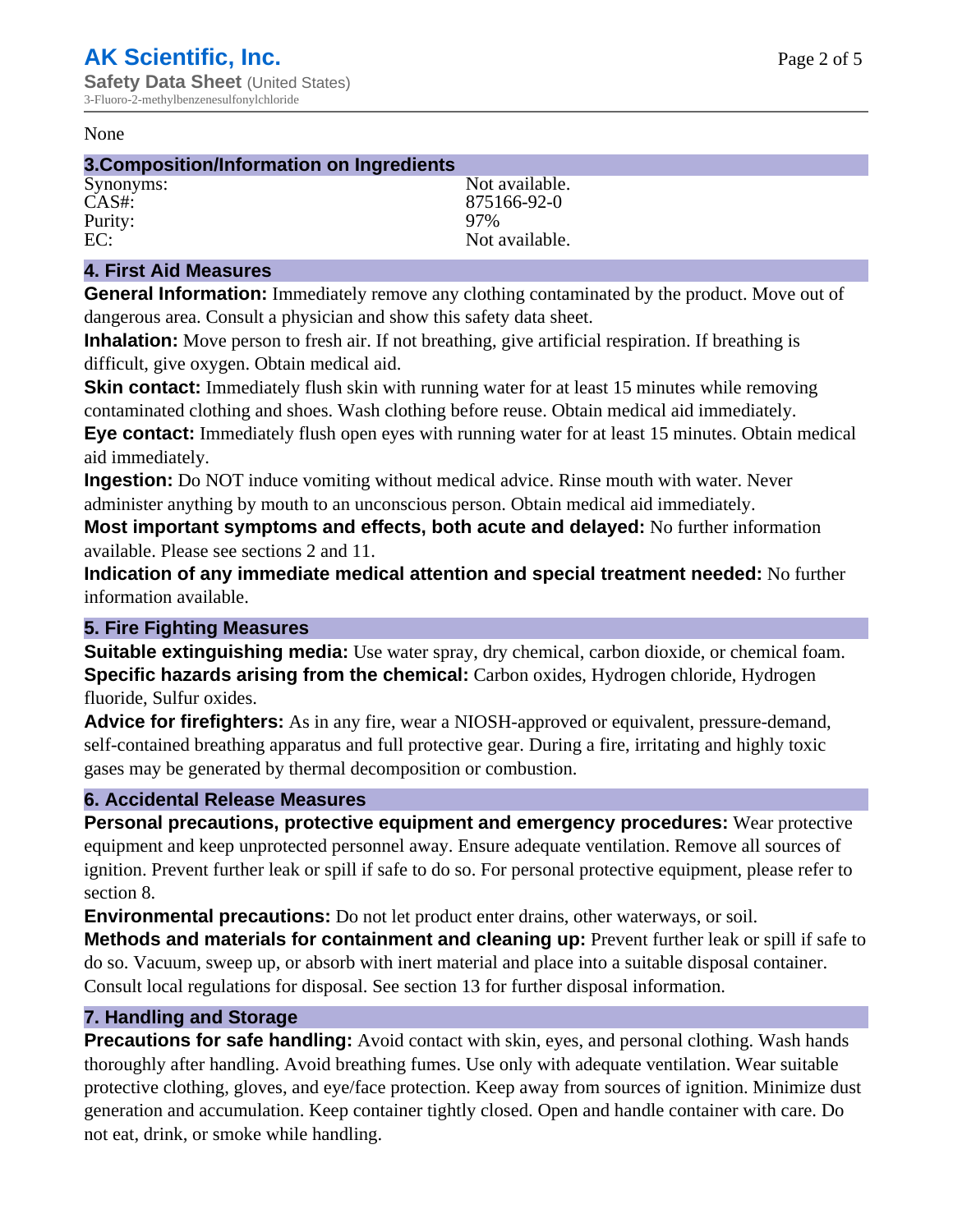**Conditions for safe storage, including any incompatibilities:** Store in a tightly-closed

container when not in use. Store in a cool, dry, well-ventilated area away from incompatible substances. Keep away from sources of ignition.

## **8. Exposure Controls/Personal Protection**

## **Exposure limits:**

| <b>OSHA PEL:</b>  | Not available. |
|-------------------|----------------|
| NIOSH REL:        | Not available. |
| <b>ACGIH TLV:</b> | Not available. |

**Appropriate engineering controls:** Avoid contact with skin, eyes, and clothing. Wash hands before breaks and immediately after handling the product. Facilities storing or utilizing this material should be equipped with an eyewash fountain. Use adequate general and local exhaust ventilation to keep airborne concentrations low.

#### **Personal protection**

| Eyes:        | Based on an evaluation of the eye or face hazards present, wear chemical splash-resistant<br>safety glasses or goggles with side protection. A face shield may be appropriate in some<br>workplaces. Use eyewear tested and approved under appropriate government standards<br>such as OSHA 29 CFR 1910.133 or EU EN166. |
|--------------|--------------------------------------------------------------------------------------------------------------------------------------------------------------------------------------------------------------------------------------------------------------------------------------------------------------------------|
| Hands:       | Wear gloves selected based on an evaluation of the possible hazards to hands and skin,                                                                                                                                                                                                                                   |
|              | the duration of use, the physical conditions of the workplace, and the chemical resistance<br>and physical properties of the glove material.                                                                                                                                                                             |
|              | Skin and body: Protective clothing must be selected based on the hazards present in the workplace, the                                                                                                                                                                                                                   |
|              | physical environment, the duration of exposure, and other factors. No fabric can provide                                                                                                                                                                                                                                 |
|              | protection against all potential hazards; therefore it is important to select the appropriate<br>protective clothing for each specific hazard. At the minimum, wear a laboratory coat and                                                                                                                                |
|              | close-toed footwear.                                                                                                                                                                                                                                                                                                     |
| Respiratory: | Respirators are not a substitute for accepted engineering control measures such as<br>enclosure or confinement of the operation, general and local ventilation, and substitution                                                                                                                                         |
|              | of less toxic materials. When respiratory personal protective equipment is appropriate                                                                                                                                                                                                                                   |
|              | based on an assessment of respiratory hazards in the workplace, use a NIOSH- or<br>CEN-certified respirator.                                                                                                                                                                                                             |
|              |                                                                                                                                                                                                                                                                                                                          |

| 9. Physical and Chemical Properties |                       |
|-------------------------------------|-----------------------|
| <b>Physical State:</b>              | Liquid                |
| Molecular Formula:                  | C7H6ClFO2S            |
| Molecular Weight:                   | 208.64                |
| Odor:                               | Not available.        |
| pH:                                 | Not available.        |
| <b>Boiling Point Range:</b>         | Not available.        |
| Freezing/Melting Point:             | Not available.        |
| <b>Flash Point:</b>                 | Not available.        |
| <b>Evaporation Rate:</b>            | Not available.        |
| Flammability (solid, gas):          | Please see section 2. |
| Explosive limits:                   | Not available.        |
| Vapor Pressure:                     | Not available.        |
| Vapor Density:                      | Not available.        |
| Solubility:                         | Not available.        |
| <b>Relative Density:</b>            | 1.42                  |
| Refractive Index:                   | 1.52                  |
| Volatility:                         | Not available.        |
| <b>Auto-ignition Temperature:</b>   | Not available.        |
| Decomposition Temperature:          | Not available.        |
| <b>Partition Coefficient:</b>       | Not available.        |
|                                     |                       |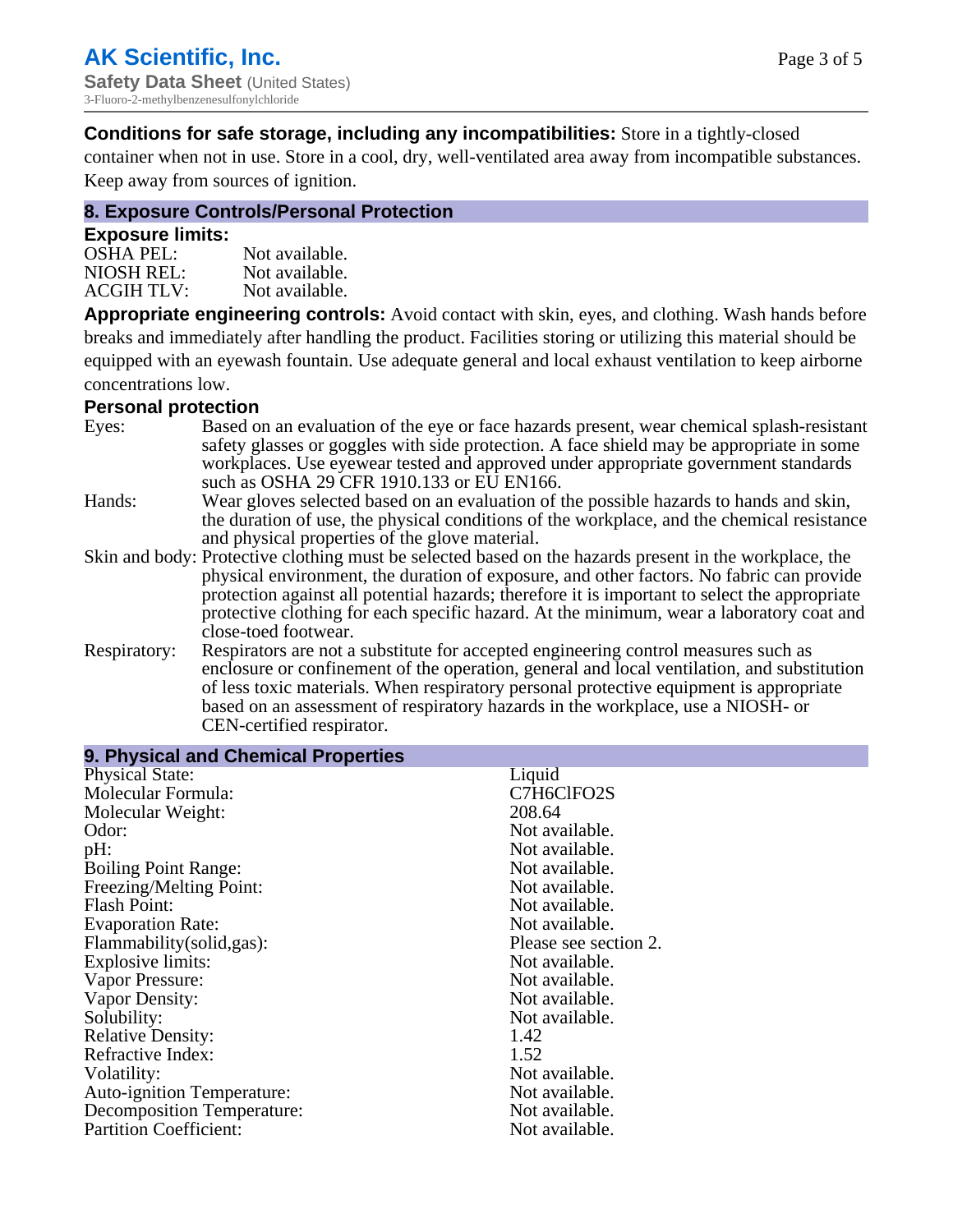3-Fluoro-2-methylbenzenesulfonylchloride

| <b>10. Stability and Reactivity</b> |                                                                                               |
|-------------------------------------|-----------------------------------------------------------------------------------------------|
| Reactivity:                         | Not available.                                                                                |
| Chemical stability:                 | Stable under recommended temperatures and pressures.                                          |
| Possibility of hazardous reactions: | Not available.                                                                                |
| Conditions to avoid:                | Dust generation.                                                                              |
| Incompatible materials:             | Strong oxidizing agents.                                                                      |
|                                     | Hazardous decomposition products: Carbon oxides, Hydrogen chloride, Hydrogen fluoride, Sulfur |
|                                     | oxides.                                                                                       |

| 11. Toxicological Information                                                                                                        |                                                                                                                                                                                                                                                                                                                                                                                                                       |
|--------------------------------------------------------------------------------------------------------------------------------------|-----------------------------------------------------------------------------------------------------------------------------------------------------------------------------------------------------------------------------------------------------------------------------------------------------------------------------------------------------------------------------------------------------------------------|
| RTECS#<br>Acute toxicity:<br>Routes of exposure:<br>Symptoms related to the physical, chemical and<br>toxicological characteristics: | Not available.<br>Not available.<br>Inhalation, eye contact, skin contact, ingestion.<br>Skin contact may result in inflammation<br>characterized by itching, scaling, reddening,<br>blistering, pain or dryness. Eye contact may result<br>in redness, pain or severe eye damage. Inhalation<br>may cause irritation of the lungs and respiratory<br>system. Overexposure may result in serious illness<br>or death. |
|                                                                                                                                      |                                                                                                                                                                                                                                                                                                                                                                                                                       |

## **Carcinogenicity**

| 34.3  |                                                                                                       |
|-------|-------------------------------------------------------------------------------------------------------|
| IARC: | Not classified.                                                                                       |
| NTP:  | Not listed.                                                                                           |
| OSHA: | Not listed.                                                                                           |
|       | Acute toxic effects: Inflammation of the eye is characterized by redness, watering, and itching. Skin |
|       | inflammation is characterized by itching, scaling, reddening, or, occasionally,                       |
|       | blistering.                                                                                           |

Not available. Not available. Not available. Not available. Not available.

# **12. Ecological Information**

| Ecotoxicity:                   |  |
|--------------------------------|--|
| Persistence and degradability: |  |
| Bioaccumulative potential:     |  |
| Mobility in soil:              |  |
| Other adverse effects:         |  |
|                                |  |

## **13. Disposal Considerations**

| Disposal of waste: | Chemical waste generators must determine whether a discarded chemical is       |
|--------------------|--------------------------------------------------------------------------------|
|                    | classified as hazardous waste. US EPA guidelines for the classification        |
|                    | determination are listed in 40 CFR 261.3. Additionally, waste generators must  |
|                    | consult state and local hazardous waste regulations to ensure complete and     |
|                    | accurate classification. Observe all federal, state and local regulations when |
|                    | disposing of the substance.                                                    |
| $\mathbf{r}$ .     |                                                                                |

Disposal of packaging: Do not reuse containers. Dispose of as unused product.

### **14. Transportation Information**

## **DOT (United States)**

| <b>POT TOMICA ORIGIN</b>             |                                                                                                                  |
|--------------------------------------|------------------------------------------------------------------------------------------------------------------|
| UN number:                           | UN3265                                                                                                           |
|                                      | Proper shipping name: orrosive liquid, acidic, organic, n.o.s. (3-fluoro-2-methylbenzene-1-sulfonyl              |
|                                      | chloride)                                                                                                        |
| Transport hazard class: 8; Corrosive |                                                                                                                  |
| Packing group:                       |                                                                                                                  |
| <b>IATA</b>                          |                                                                                                                  |
| UN Number:                           | UN3265                                                                                                           |
|                                      | Proper shipping name: orrosive liquid, acidic, organic, n.o.s. (3-fluoro-2-methylbenzene-1-sulfonyl<br>chloride) |